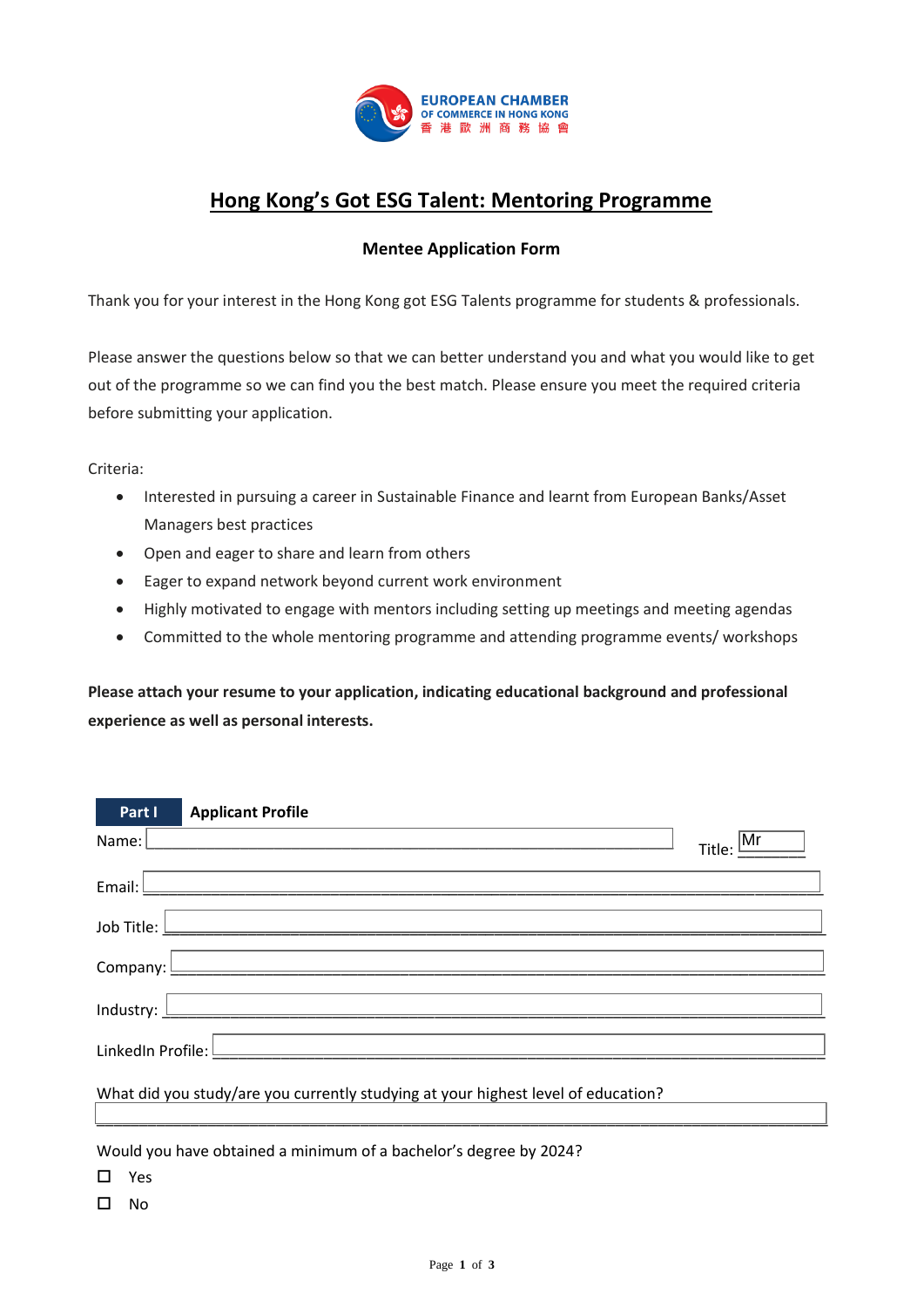| Part II | <b>Short Questions</b> |
|---------|------------------------|
|         |                        |

Describe the key responsibilities in your current role.

Why are you interested in joining the "Hong Kong got ESG Talent" mentoring programme?

What are the key benefits that you expect from this programme?

Please list 3 outcomes you wish to achieve from the programme.